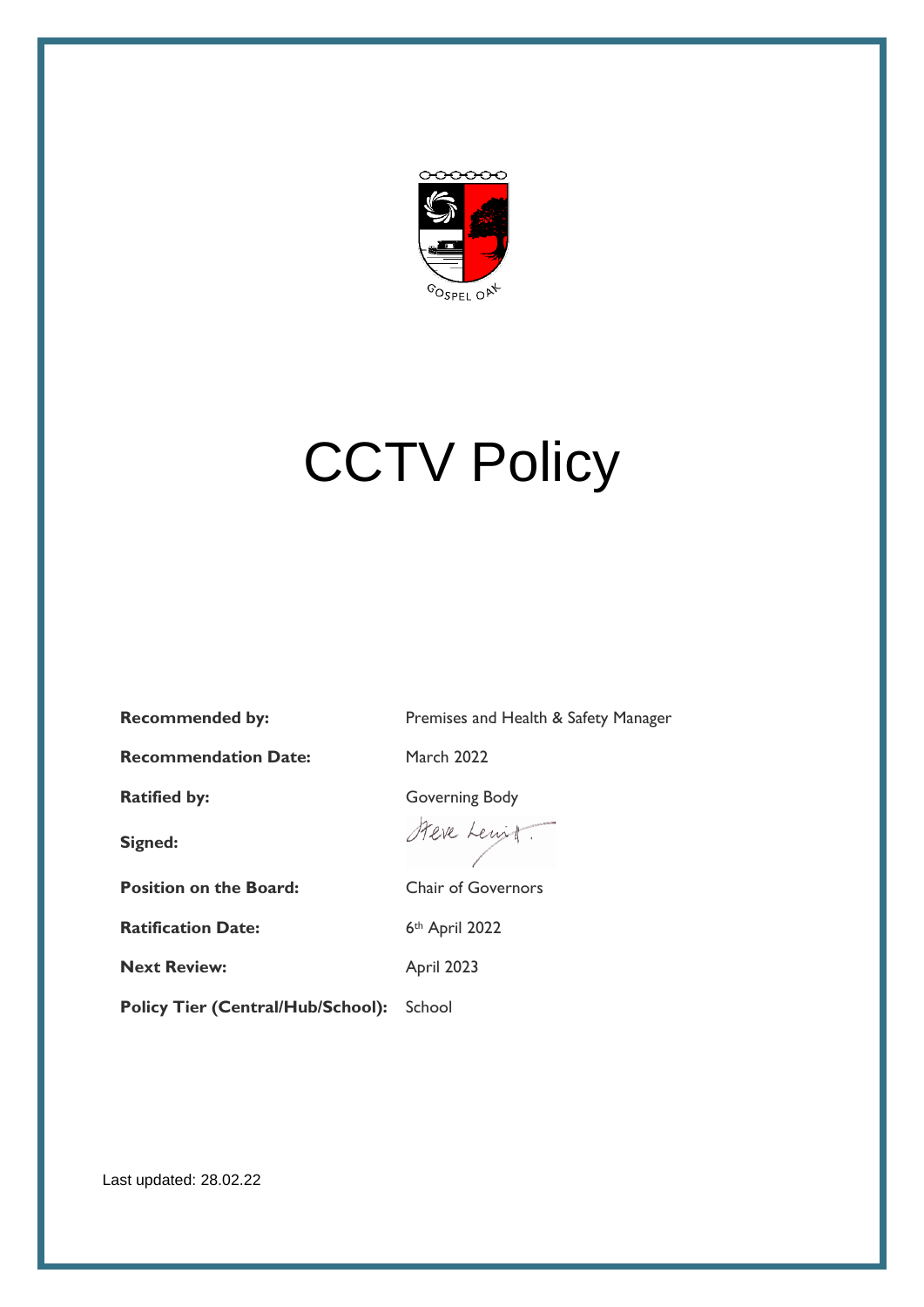## **Contents:**

#### **[Statement of intent](#page-2-0)**

- 1. [Objectives of the CCTV Scheme](#page-4-0)
- 2. Operation of the System
- 3. Control Room
- 4. [Liaison meetings](#page-5-0)
- 5. [Monitoring Procedures](#page-5-1)
- 6. Video [archiving procedures](#page-5-2)
- 7. [Breaches of the Code](#page-6-0)
- 8. [Assessment of the scheme and code of practice](#page-6-1)
- 9. Complaints
- 10. Access by the Data Subject
- 11. Public Information
- 12. [Summary of Key Points](#page-7-1)
- 13. Policy Review

#### Appendix

1.1 CCTV Use and Disclosure of Images – Protocol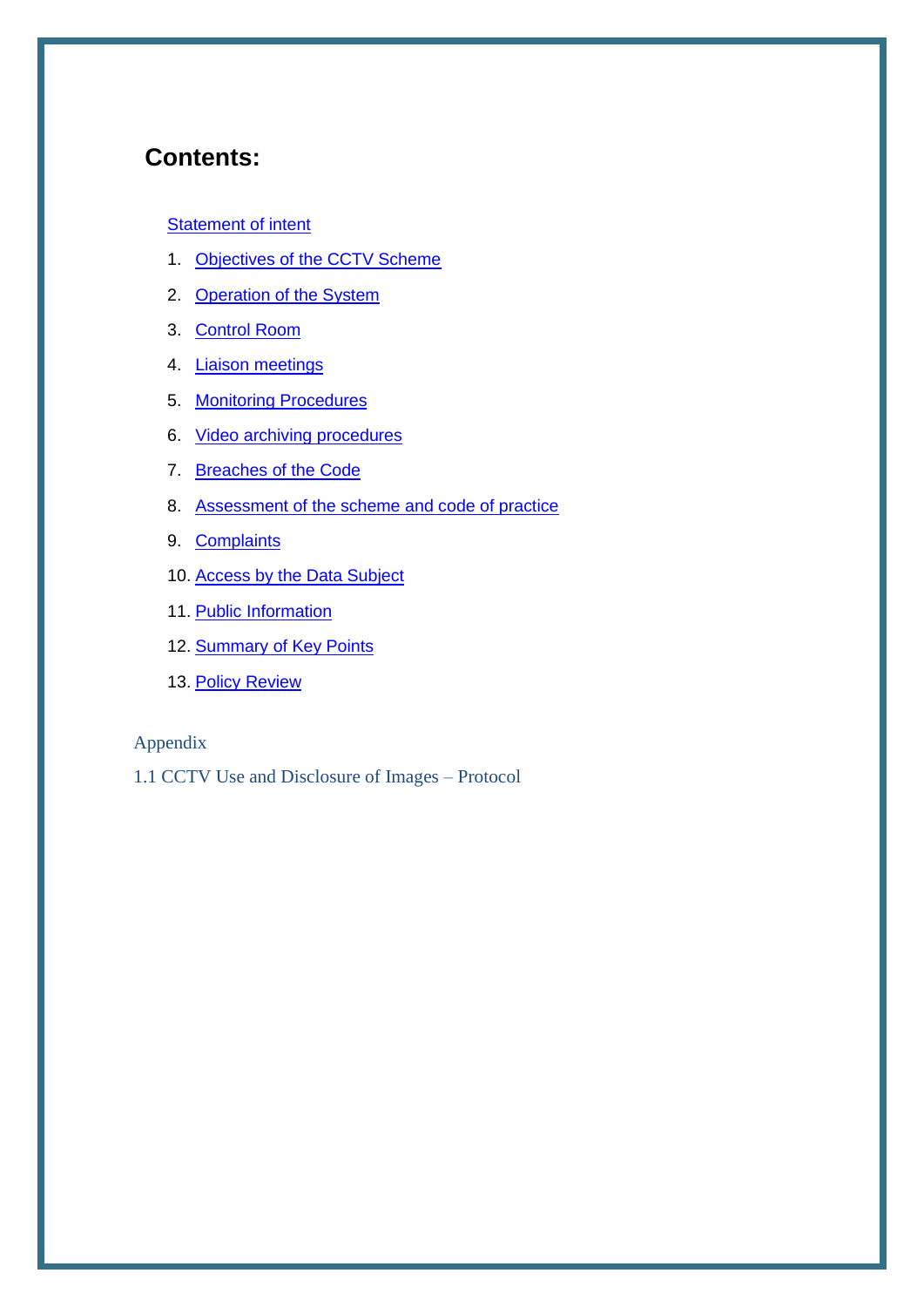## <span id="page-2-0"></span>**Statement of intent**

The purpose of this policy is to regulate the management, operation and use of the closedcircuit television (CCTV) system at Gospel Oak School, Tipton hereafter referred to as 'the school'.

The system comprises multiple fixed and dome cameras located around the school site. Cameras are monitored online or from the below access point:

• The Control Room

Images and recordings are only available to selected senior staff members, ICT, and the Estates Team.

This policy follows the UK GDPR and Data Protection Act (DPA) guidelines and will be subject to regular review to include consultation as appropriate with interested parties. For information purposes the CCTV system is owned by the school.

The CCTV Scheme will be registered with the Information Commissioner under the terms of the Data Protection Act 1998 and UK GDPR and will seek to comply with the requirements both of the DPA / UK GDPR and the Commissioner's Code of Practice. The school will treat the system and all information, documents and recordings obtained and used as data which are protected by the Act.

Cameras will be used to monitor activities within the school, its car parks and other public areas to identify criminal activity actually occurring, anticipated, or perceived, and for the purpose of securing the safety and wellbeing of the school staff, pupils together with its visitors.

Staff have been instructed that static cameras are not to focus on private homes, gardens, and other areas of private property. Unless an immediate response to events is required, staff must not direct cameras at an individual, their property or a specific group of individuals, without an authorisation being obtained from the Principal or SLT.

Materials or knowledge secured because of CCTV will not be used for any commercial purpose. Footage will only be released to the media for use in the investigation of a specific crime and with the written authority of the police. Footage will never be released to the media for purposes of entertainment.

The planning and design of the CCTV system has endeavoured to ensure that the scheme will give maximum effectiveness and efficiency, but it is not possible to guarantee that the system will cover or detect every single incident taking place in the areas of coverage.

Warning signs, as required by the Code of Practice of the Information Commissioner have been placed at all access routes / areas covered by the school CCTV.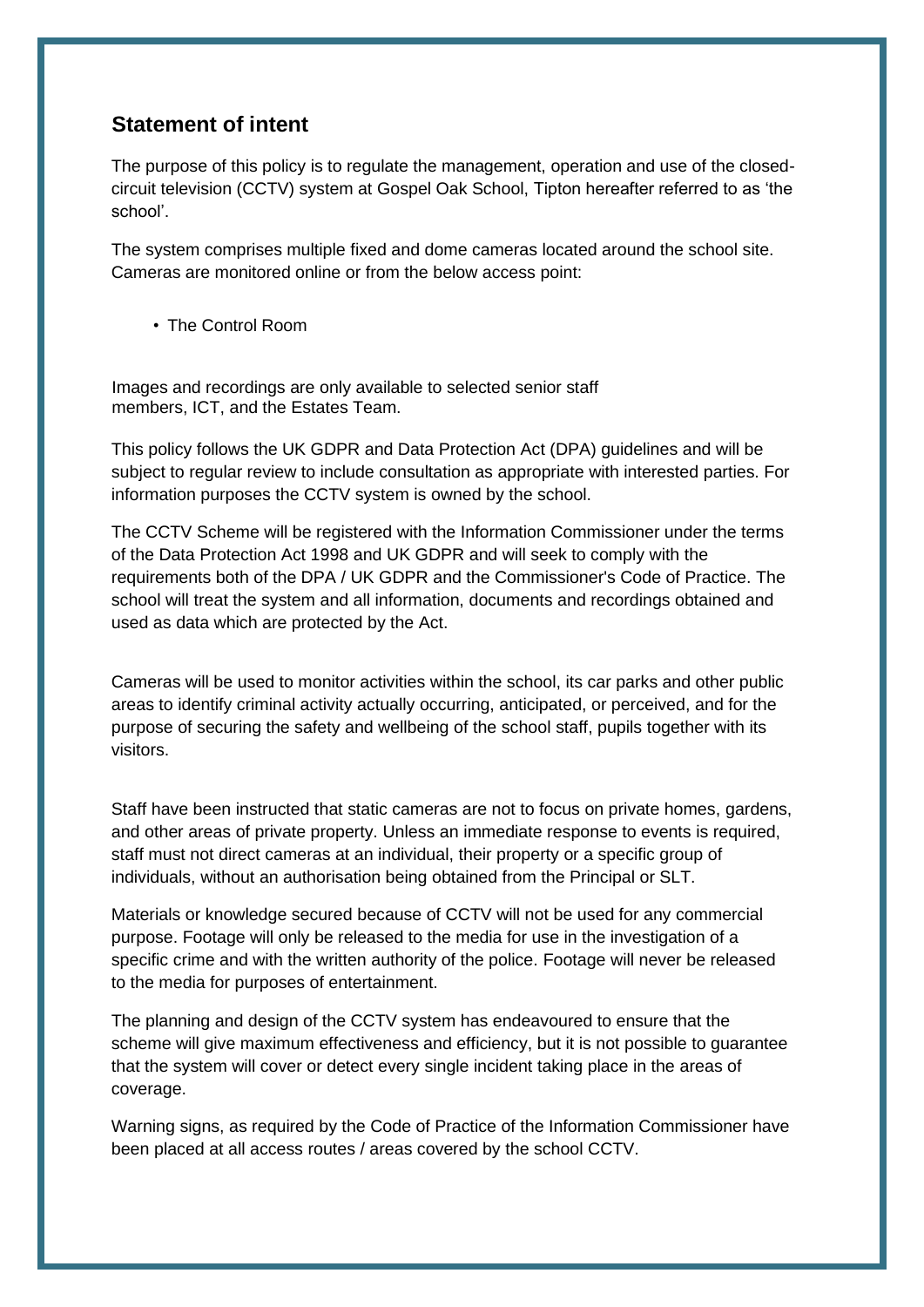This policy is applicable to all full-time, part-time and supply staff, pupils, contractors, volunteers, and work placement students.

Signed by:

Principal **Date:** 

**Chair of governors** Date: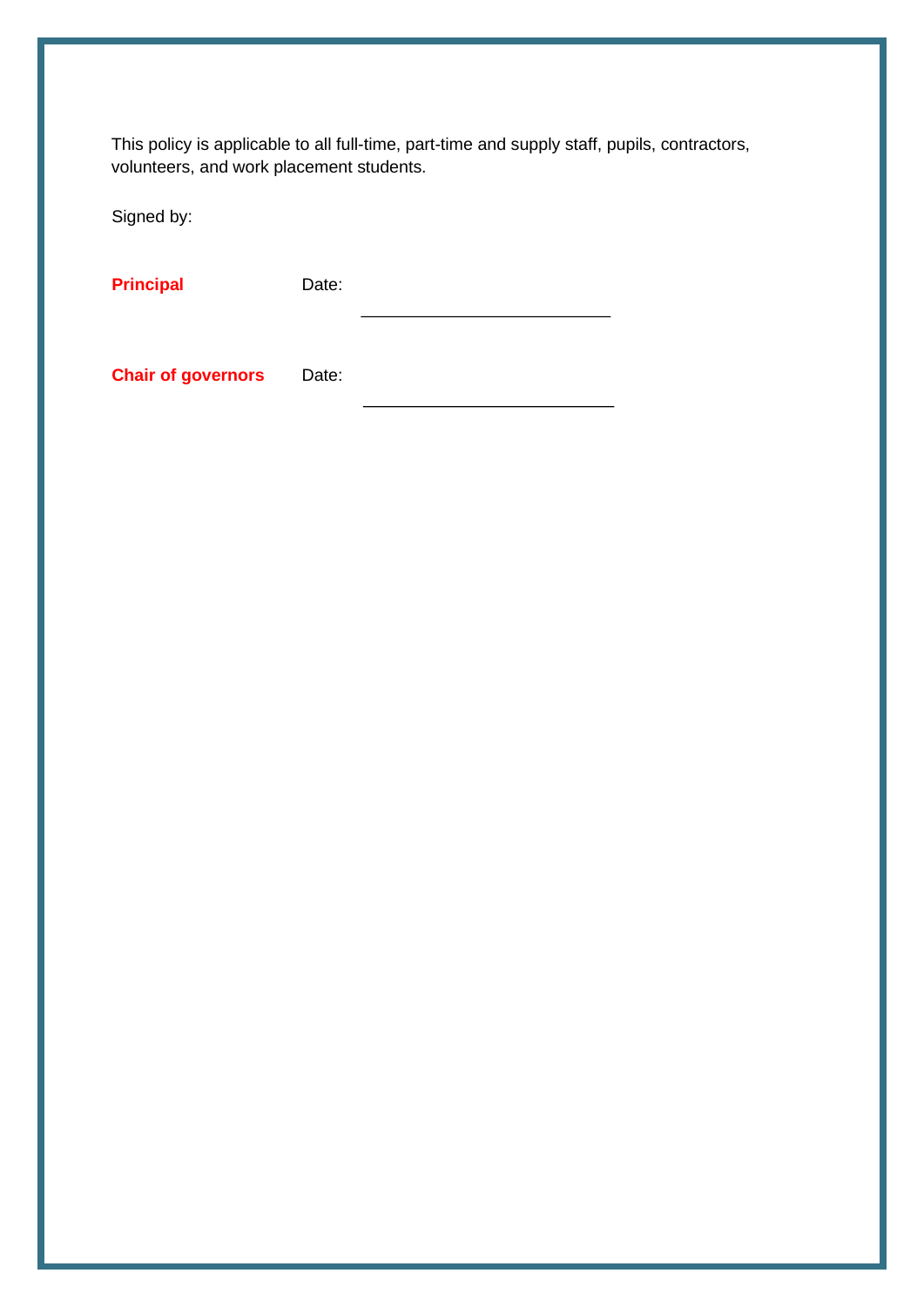## <span id="page-4-0"></span>**1. Objectives of the CCTV Scheme**

- 1.1. This policy has due regard to legislation and statutory guidance, including, but not limited to, the following:
	- UK GDPR Regulations
	- Data Protection Act 1998
	- The Management of Health and Safety at Work Regulations 1999

The objective of the scheme is to:

Protect the school buildings and their assets

To increase personal safety and reduce the fear of crime

To support the police in a bid to deter and detect crime

To Assist in identifying, apprehending, and prosecuting offenders

To protect members of the public and private property

To assist in managing the school.

## **2. Operation of the System**

- 2.1. The scheme will be administered and managed by the Principal, in accordance with the principles and objectives expressed in the Code of Practice.
- 2.2. The day-to-day management will be the responsibility of both the Senior Leadership Team (SLT) and the Premises and Health and Safety Manager / ICT Team during the day and the Estates Team out of hours. The Reprographics Office will only be available for access to SLT, Heads of Year, Estates Team, ICT and Reprographics staff.
- 2.3. The CCTV system will be operated 24 hours each day, every day of the year.

## **3. Control Room**

- 3.1. The PHSM and their team will check and confirm the efficiency of the system daily and that the equipment is properly recording and that cameras are functional.
- 3.2. Access to the CCTV Reprographics Office will be strictly limited to the SLT and the Premises Team. Unless an immediate response to events is required, staff in the CCTV Reprographics Office must not direct cameras at an individual or a specific group of individuals.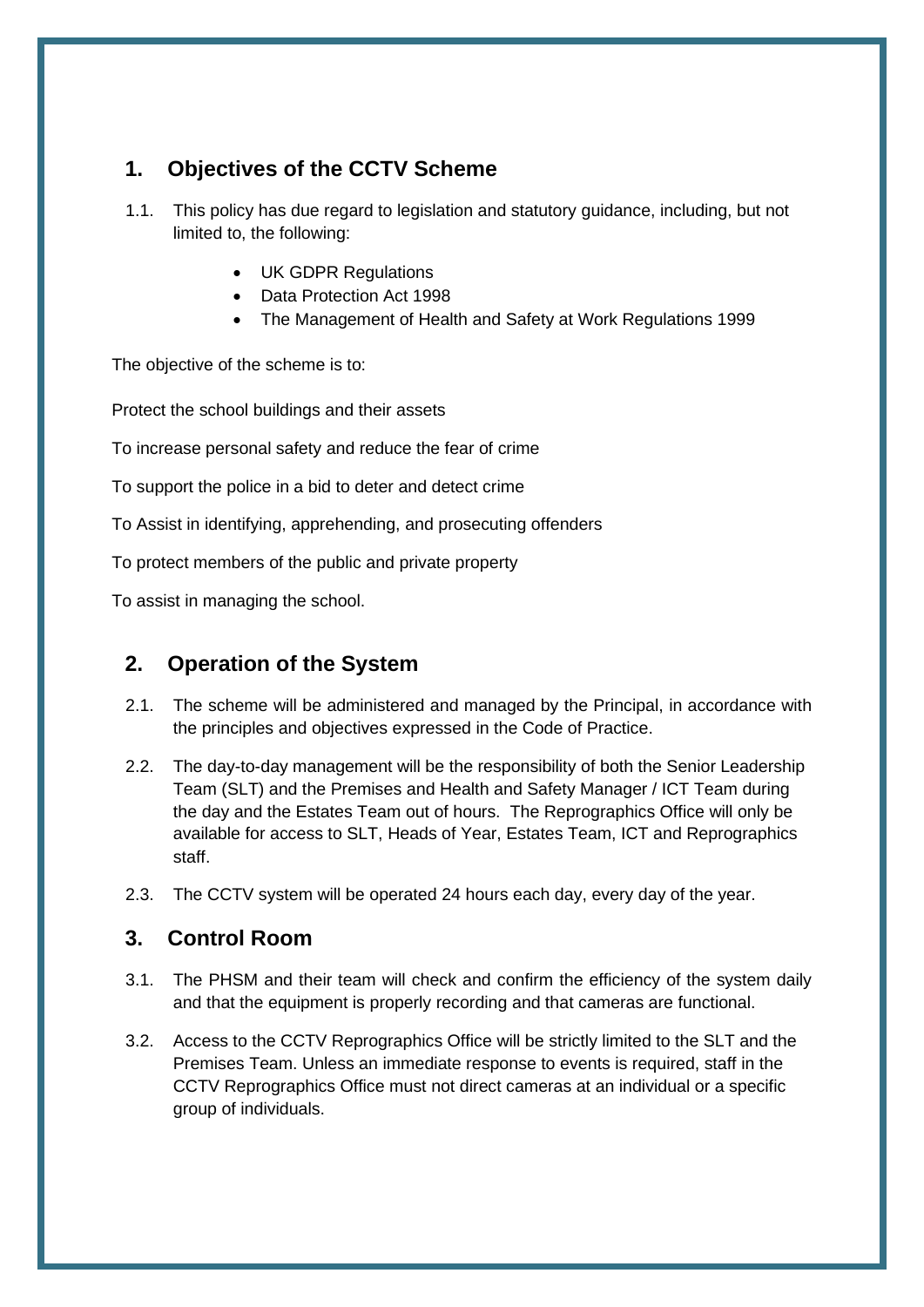- 3.3. Visitors and other contractors wishing to enter the Reprographics Office will be subject to arrangements as outlined below. CCTV Operators must satisfy themselves over the identity of any other visitors to the Reprographics Office and the purpose of the visit. Where any doubt exists access will be refused.
- 3.4. It is vital that operations are managed with the minimum of disruption.
- 3.5. Visitors must first obtain permission from the Premises and Health and Safety Manager, or their deputy and must be accompanied by them throughout the visit. Any visit may be immediately curtailed if prevailing operational requirements make this necessary.
- 3.6. Details of all visits and visitors will be endorsed in the Reprographics Office logbook.
- 3.7. If out of hours emergency maintenance arises, the Estates Team must be satisfied of the identity and purpose of contractors before allowing entry.
- 3.8. The Reprographics Office must always be locked when not in use.

During the working day when not staffed the room must be kept secured.

- 3.9. Other administrative functions which include production and saving of footage / recordings, maintaining occurrence and system maintenance logs are completed by the ICT and Estates team.
- 3.10. Emergency procedures will be used in appropriate cases to call the Emergency Services where required.

## <span id="page-5-0"></span>**4. Liaison Meetings**

4.1. Liaison meetings may be held with all bodies / persons involved in the support of the system at any time.

## <span id="page-5-1"></span>**5. Monitoring Procedures**

- 5.1. Camera surveillance is always maintained.
- 5.2. A multi-screen colour monitor is installed in the Reprographics Office to which pictures will be continuously recorded to a hard drive and kept for maximum of 7 days before being overwritten.
- 5.3. If covert surveillance is planned, it can only be undertaken by the Police or the Council using the appropriate authorisation through the Principal.

## <span id="page-5-2"></span>**6. Video Archiving Procedures**

- 6.1. Before any footage is viewed, a signed consent form must be filled out by the CCTV operative with the person requesting the footage.
- 6.2. Each recording must be identified on the hard drive (desktop file) with a unique reference / name and date.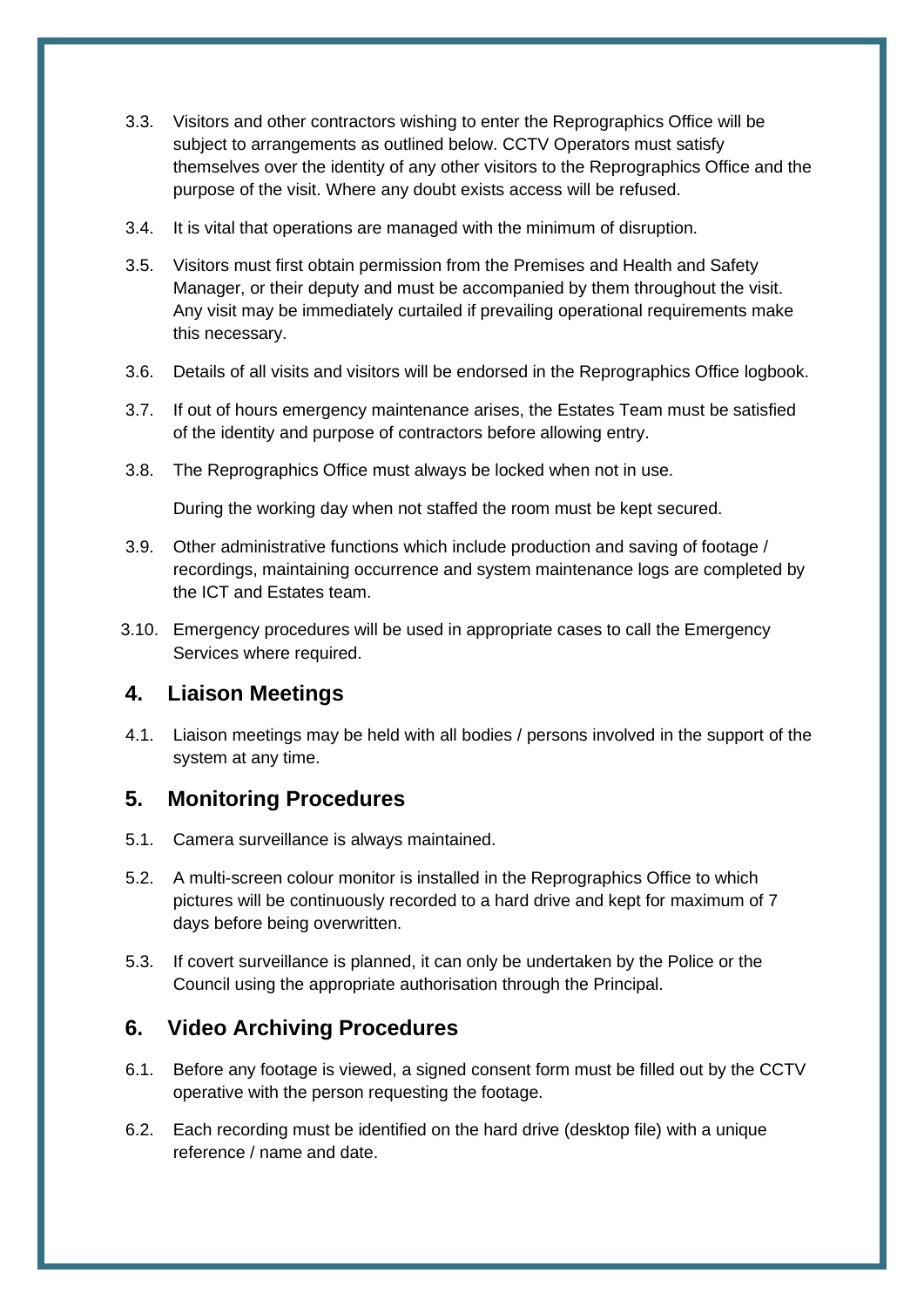- 6.3. The operator must register the date and time of images / recording in the CCTV Log File.
- 6.4. A recording (file) required for evidential purposes must be produced, witnessed, signed by the controller, dated, and stored with the PA to the Principal or sent securely by electronic transfer.
- 6.5. Recordings may be viewed by the police for the prevention and detection of crime. Authorised officers of the Council can also view footage. A record will be maintained of the release of recordings to the police or other authorised applicants.
- 6.6. Viewing of recordings by the police must be recorded in writing and in the logbook. Requests by the police can only be actioned under section 29 of the Data Protection Act 1998.
- 6.7. Should a recording be required as evidence, a copy may be released to the police under the procedures described in the above bullet points of section 8 of this Code.
- 6.8. Recordings will only be released to the police on the clear understanding that the recording remains the property of the school, and both the recording and information contained on it are to be treated in accordance with this code. The school also retains the right to refuse permission for the police to pass to any other person the recording or any part of the information contained thereon.
- 6.9. The police may require the school to retain the stored images for possible use as evidence in the future. Such evidence will be properly indexed and properly and securely stored until they are needed by the police. Applications received from outside bodies (for example solicitors) to view or release recordings will be referred to the Principal. In these circumstances' images will normally be released where satisfactory documentary evidence is produced showing that they are required for legal proceedings, a subject access request, or in response to a court order. A fee can be charged in such circumstances: a sum not exceeding the cost of materials in other cases.

#### <span id="page-6-0"></span>**7. Breaches of the Code**

- 7.1. Any breach of the Code of Practice by school staff will be initially investigated by the Principal, for them to take the appropriate disciplinary action.
- 7.2. Any serious breach of the Code of Practice will be immediately investigated, and an independent investigation carried out to make recommendations on how to remedy the breach.

#### <span id="page-6-1"></span>**8. Assessment of the scheme and Code of Practice**

8.1. Performance monitoring, including random operating checks, may be carried out by the Premises and Health and Safety Manager at any time.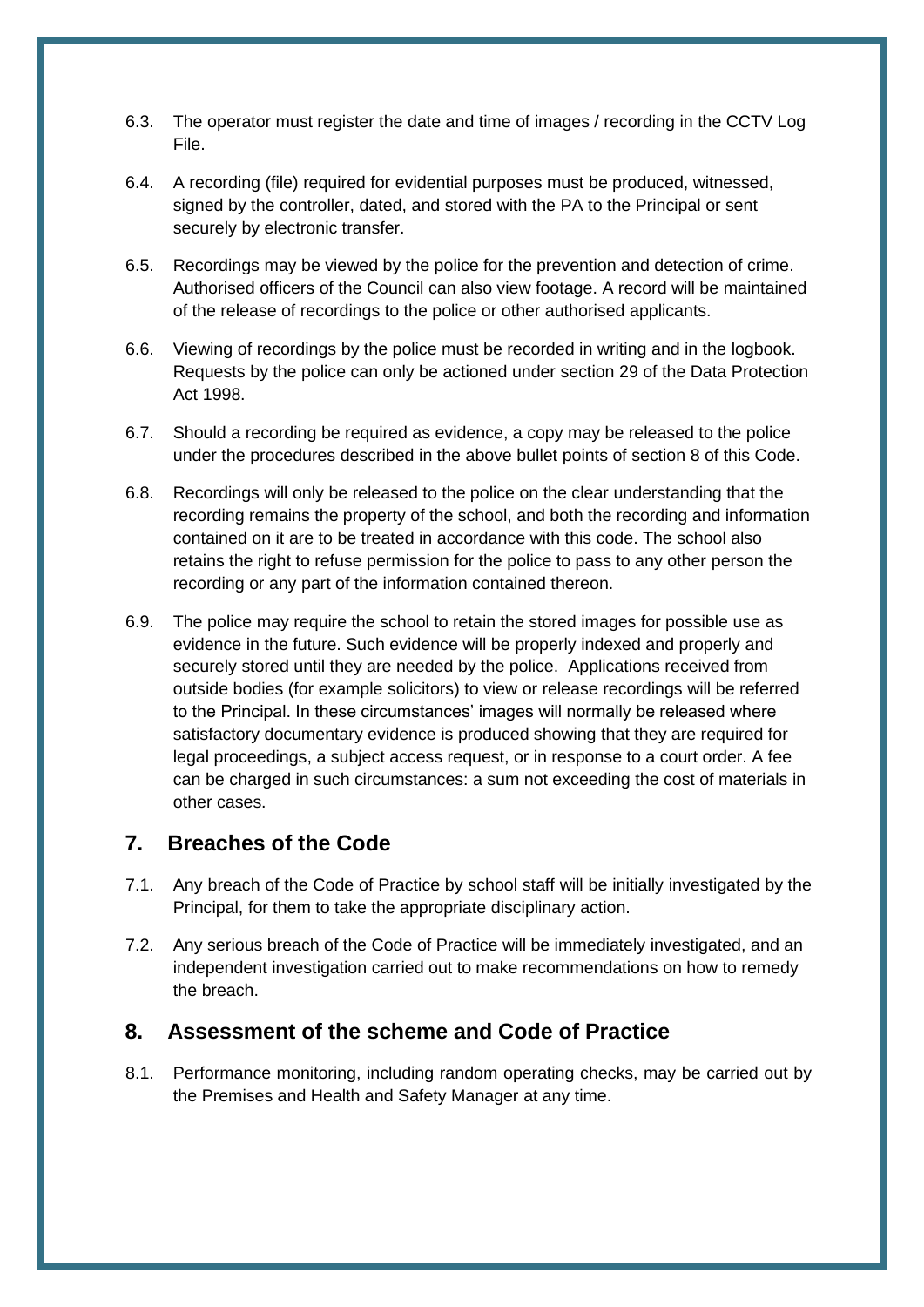## **9. Complaints**

9.1. Any complaints about the school's CCTV system should be addressed to the Principal in writing.

#### <span id="page-7-0"></span>**10. Access by the Data subject**

10.1. The Data Protection Act, UKGDPR provides data subjects (individuals to whom 'personal data' relate) with a right to data held about themselves, including those obtained by CCTV. Requests for data subject access should be made in writing to the Principal.

#### **11. Public Information**

11.1. Copies of this Code of Practice will be available to the public from Reception and the Principal.

#### <span id="page-7-1"></span>**12. Summary of Key Points**

- 12.1. This policy is reviewed annually by the governing board, and any changes communicated to all members of staff.
- 12.2. This Code of Practice will be reviewed annually.
- 12.3. The CCTV system is owned and operated by the school.
- 12.4. The Reprographics Office will not be manned out of school hours.
- 12.5. The Reprographics Office is not open to visitors except by prior arrangement and good reason.
- 12.6. Liaison meetings may be held with the police and other bodies.
- 12.7. Recordings will be properly indexed, stored, and deleted after appropriate use.
- 12.8. Recordings may only be viewed by authorised Council and school officers, Authorised Academy staff and the police.
- 12.9. Recordings required as evidence will be properly recorded witnessed and packaged before being released to the police.
- 12.10. Recordings will not be made available to the media for commercial or entertainment.
- 12.11. Any evidence will be disposed of securely.
- 12.12. Any breaches of this code will be investigated by the Principal. An independent investigation will be carried out for serious breaches.
- 12.13. Breaches of the code and remedies will be reported to the Principal.
- 12.14. Staff will be required to familiarise themselves with this policy as part of their induction programme. Staff will be informed of the arrangements that have been made in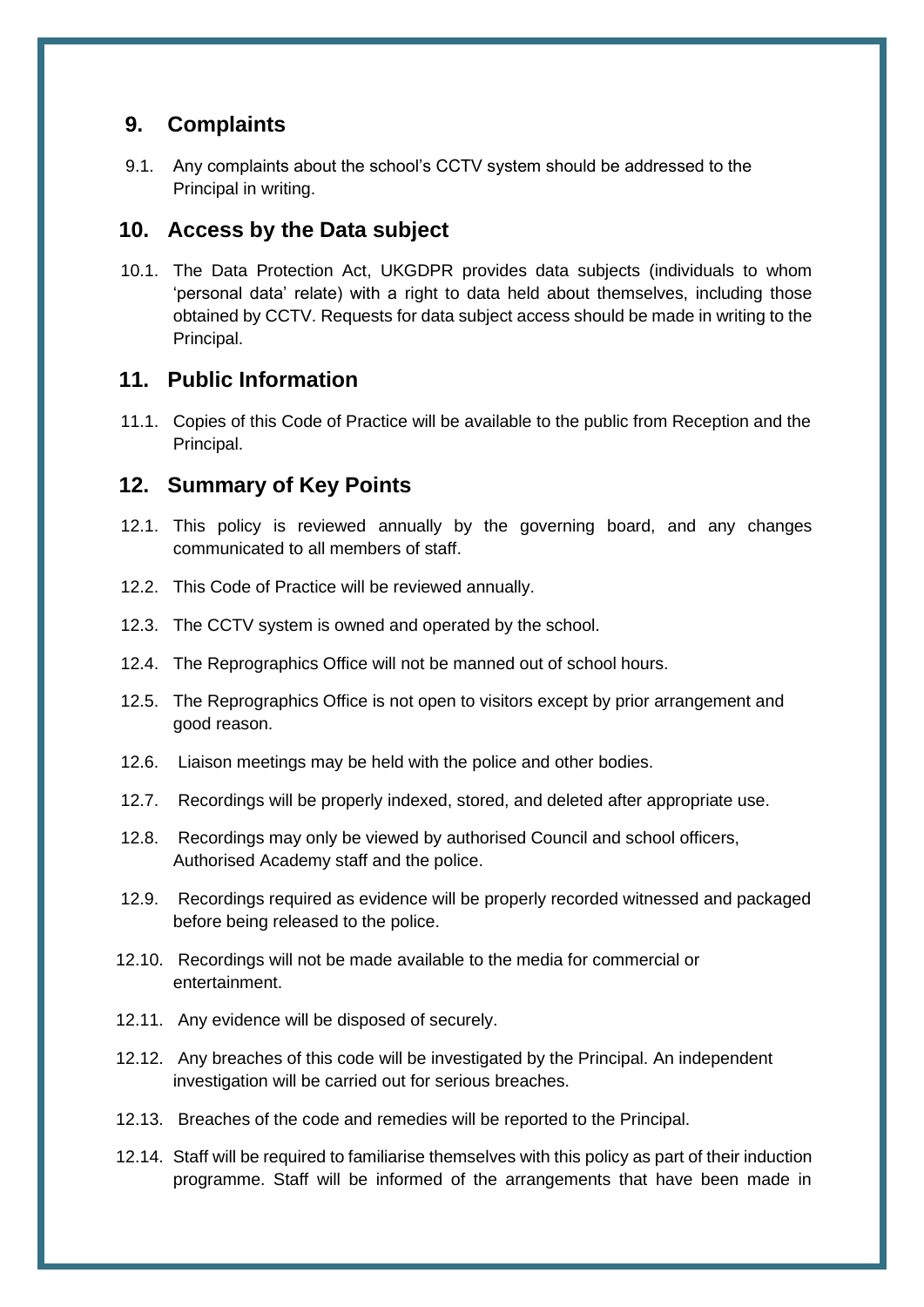connection with the provision of first aid, including the location of equipment, facilities, and personnel.

# **13.** Policy Review

13.1. This Policy will be reviewed annually and is due for next review in March 2023